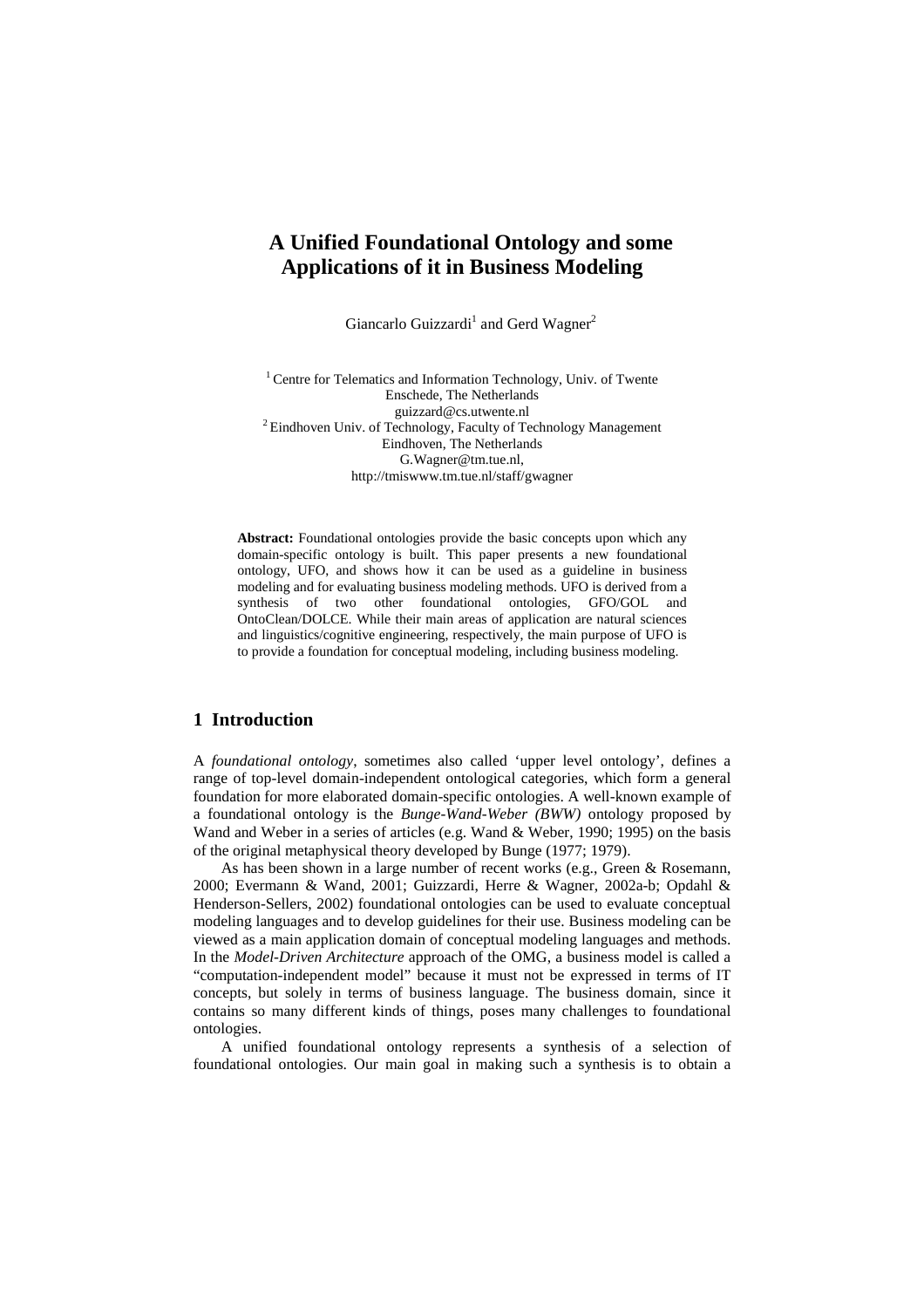foundational ontology that is tailored towards applications in conceptual modeling. For this purpose we have to capture the ontological categories underlying natural language and human cognition, which are also reflected in conceptual modelling languages such as ER diagrams or UML class diagrams. In (Gangemi et al, 2002), this approach is called 'descriptive ontology' as opposed to 'prescriptive ontology', which claims to be 'realistic' and robust against the state of the art in scientific knowledge.

For UFO 0.1, the first experimental version of our Unified Foundational Ontology (UFO), we combine the following two ontologies: (1) the General Formal Ontology (GFO), which is underlying the General Ontological Language (GOL) developed by the OntoMed research group at the University of Leipzig, Germany; see www.ontomed.de and (Degen, Heller, Herre & Smith, 2001); (2) the OntoClean ontology (Welty and Guarino, 2001) and the Descriptive Ontology for Linguistic and Cognitive Engineering (DOLCE) developed by the ISTC-CNR-LOA research group in Italy, as part of WonderWeb Project; see http://wonderweb.semanticweb.org/.

Our choice is based on personal familiarity and preferences and not on an evaluation of all alternatives. Nonetheless, in previous attempts, GFO has been proven insightful in providing a principled foundation for analyzing and extending conceptual modeling and ontology representation languages and constructs (Guizzardi, Herre & Wagner, 2002a-b).

We have obtained our synthesis by: (i) selecting categories from the union of both category sets; (ii) renaming certain terms in order to create a more 'natural' language; (iii) and adding some additional categories based on relevance for conceptual modeling according to our experience. We also make references to BWW, the Web ontology language OWL, the Unified Modeling Language (UML), the terminology standard ISO1087-1:2000 (ISO, 2000), and to the *Business Rules Team submission* to the OMG Business Semantics for Business Rules RFP (Chapin et al, 2004). For making a distinction between terms used differently in different vocabularies, we use the XML namespace prefix syntax and write, e.g., "BWW:thing" and "owl:Thing".

We present UFO 0.1 both as a MOF/UML model and as a vocabulary in structured English, similar to the *BSBR Structured English* of (Chapin et al, 2004). The vocabulary consists of three kinds of entries marked up with different font styles:

- term : a term in this font style denotes being of a type and is used to refer to things of that type
- *name* : a name of an individual or a type; when abc is a type term referring to things of that type, *abc* is a name referring to the type itself
- term1 relationship predicate term2 : an expression that denotes being of a relationship type and that is used to refer to relationships of that type

A vocabulary entry may contain, additionally,

- 'Corresponding terms' (or 'corresponding relationship type expressions'): terms (or relationship type expressions) that are roughly equivalent
- Examples
- Constraints: logical statements that have to hold in any given ontology based on UFO 0.1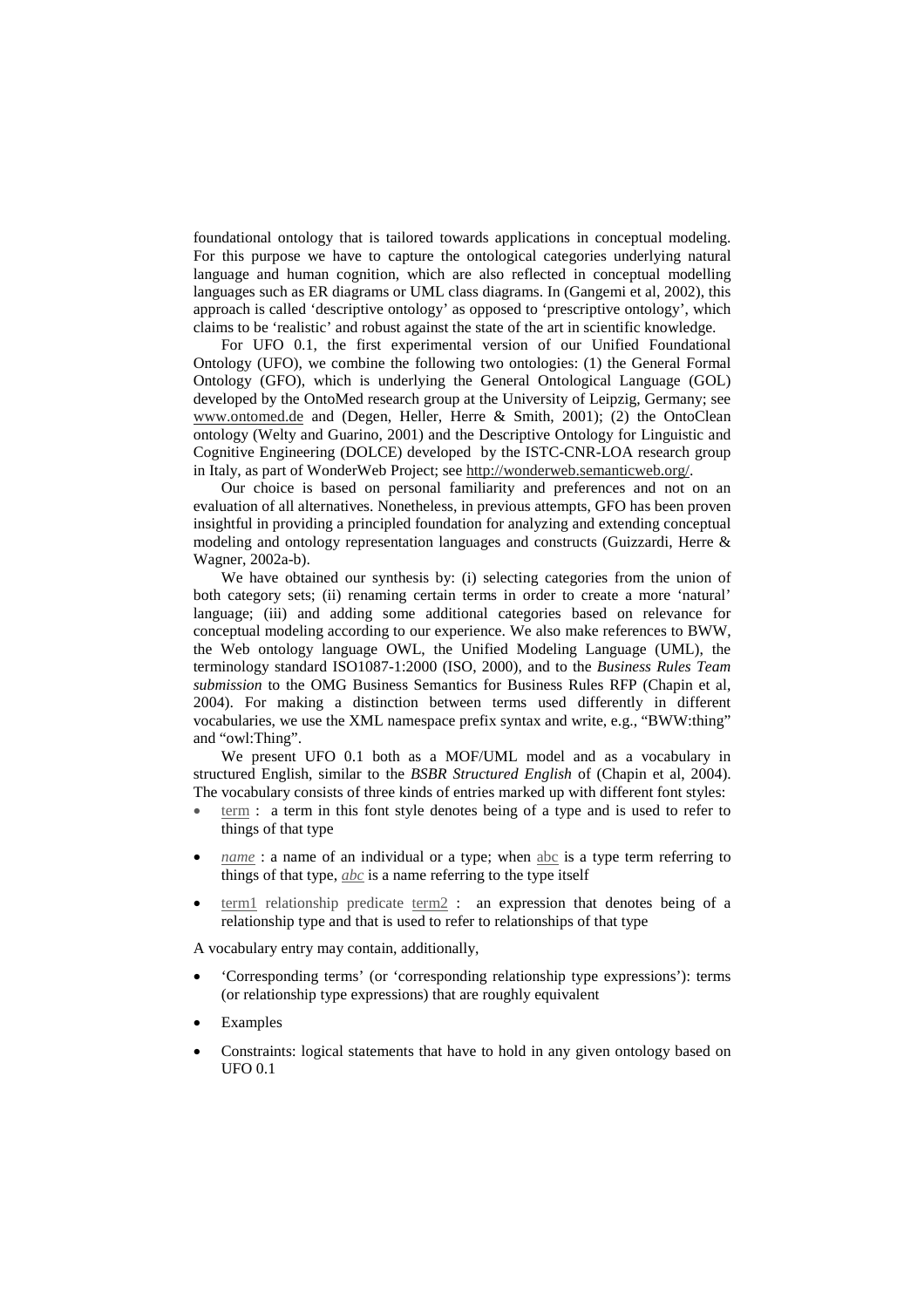When there is a primary source for a definition, we append it in brackets, like [based on GFO].

UFO is divided into three incrementally layered *compliance sets*: (1) UFO-A defines the core of UFO, excluding terms related to perdurants and terms related to the spheres of intentional and social things; (2) UFO-B defines, as an increment to UFO-A, terms related to perdurants; (3) UFO-C defines, as an increment to UFO-B, terms related to the spheres of intentional and social things, including linguistic things.

This division reflects a certain stratification of our "world". It also reflects different degrees of scientific consensus: there is more consensus about the ontology of endurants than about the ontology of perdurants, and there is more consensus about the ontology of perdurants than about the ontology of intentional and social things.

We hope that this division into different compliance sets will facilitate both the further evolution of UFO and the adoption of UFO in business modeling and ontology engineering. In section 2 we present UFO-A 0.1, while UFO-B 0.1 and UFO-C 0.1 are presented in the sections 3 and 4, respectively. Section 5 illustrates how UFO can be used to evaluate some business modeling methods. Section 6 concludes the article.

# **2 UFO-A 0.1 – the core of A Unified foundational Ontology**

#### **2.1 Things, Sets, Entities, Individuals and Types**

We first present the upper part of UFO 0.1 as a MOF/UML model in Figure 1. Notice the fundamental distinction made between *sets* and *entities* as things that are not sets (called 'urelements' in GFO).

In structured English, the upper part of UFO 0.1 can be introduced as follows.

- **thing** : anything perceivable or conceivable [ISO:object]. *Corresponding terms*: GFO:entity; DOLCE:entity, owl:Thing; BSBR:thing
- **set** : thing that has other things as members (in the sense of set theory)
- **thing is member of set** : designated relationship that is irreflexive, asymmetric and intransitive
- *member* : role name that refers to the first argument of the *thing is member of set* relationship type
- **set is subset of set** : designated relationship that is reflexive, asymmetric and transitive. *Constraint*: For all *t*:thing;  $s_1$ ,  $s_2$ : <u>set</u> – if *t* is member of  $s_1$  and  $s_1$  is subset of  $s_2$ , then *t* is member of  $s_2$
- **entity** : thing that is not a set; neither the set-theoretic membership relation nor the subset relation can unfold the internal structure of an entity [GFO:urelement]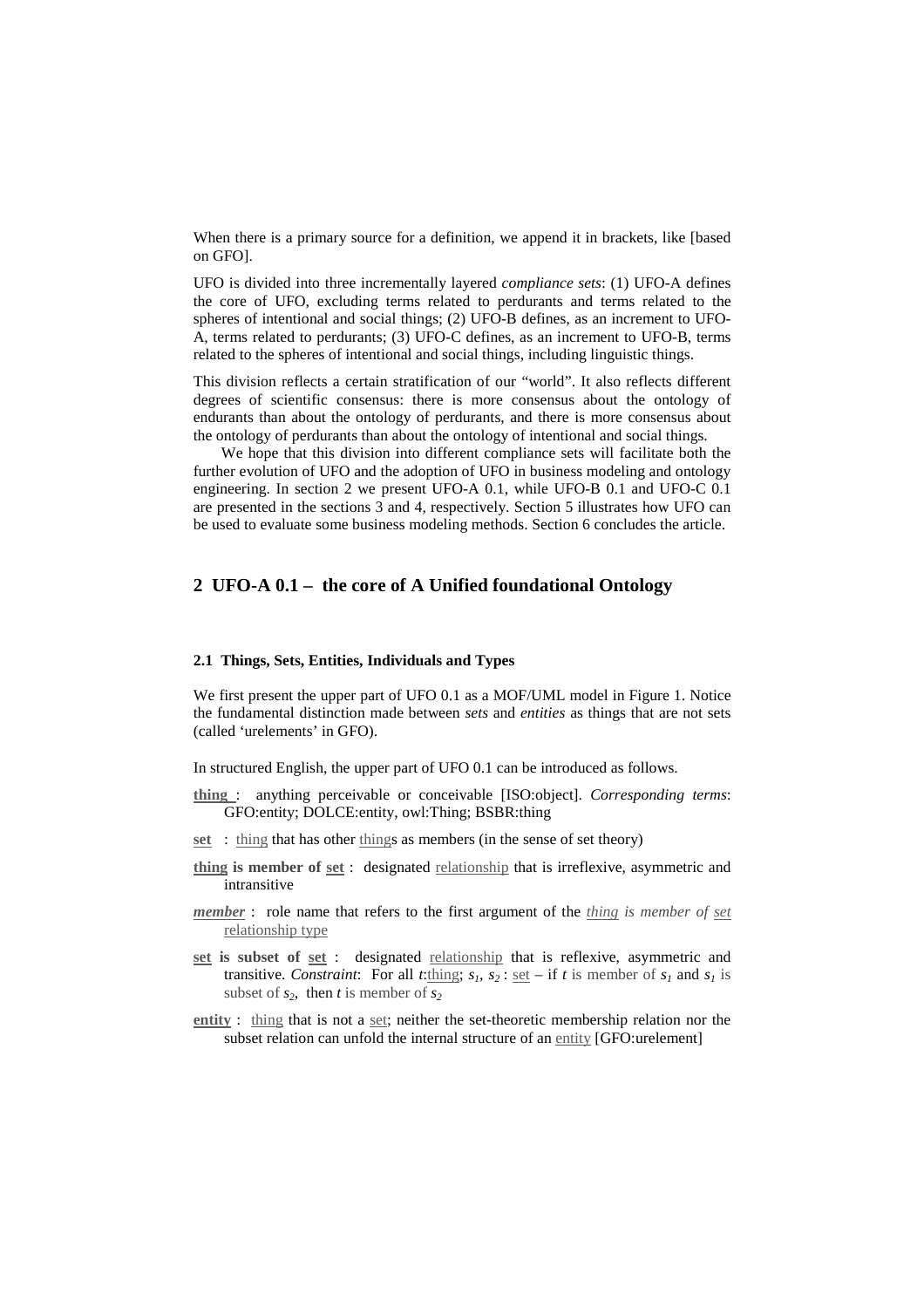- **type** : entity that has an extension (being a set of entitys that are instances of it) and an intension, which includes an applicability criterion for determining if an entity is an instance of it; and which is captured by means of an axiomatic specification, i.e., a set of axioms that may involve a number of other types representing its essential features. A type is a space-time independent pattern of features, which can be realized in a number of different individuals. [based on GFO:universal]. *Corresponding terms*: UML:class; DOLCE:universal; owl:Class; BSBR:"generic thing"
- **entity is instance of type** : designated relationship (called *classification*)
- *instance* : role name that refers to the first argument of the *entity is instance of type* relationship type
- **set is extension of type** : designated relationship. *Constraint:* For all *o*:entity, *t*:type,  $s: set - if o is instance of t and s is extension of t, then o is member of s.$
- *extension* : role name that refers to the first argument of the *set is extension of type* relationship type
- **type is subtype of type** : designated relationship that is irreflexive, asymmetric and transitive (also called *generalization*). *Constraint:* For all  $t_1$ ,  $t_2$ ; type;  $s_1$ ,  $s_2$ ; set  $-$  if  $t_1$  is subtype of  $t_2$  and  $s_1$  is extension of  $t_1$  and  $s_2$  is extension of  $t_2$ , then  $s_1$  is subset of *s2*.
- *subtype* : role name that refers to the first argument of the *type is subtype of type* relationship type
- **individual** : entity that is not a type. The relation between individual and type is one of classification. *Corresponding terms*: GFO:individual; DOLCE:particular
- **thing is part of individual** : designated relationship that is reflexive, asymmetric and transitive (also called *aggregation* relationship).
- *part* : role name that refers to the first argument of the *thing is part of individual* relationship type
- **type is categorization type of type** : designated relationship where the first argument/role is a higher-order type whose instances form a subtype partition of the second argument (also called *categorization* relationship). *Examples*: BiologicalSpecies is categorization type of Animal; PassengerAircraftType is categorization type of PassengerAircraft. *Constraint*: For all  $t_1$ ,  $t_2$ ,  $t_3$ : type – if  $t_3$ is categorization type of  $t_1$  and  $t_2$  is instance of  $t_3$ , then  $t_2$  is subtype of  $t_1$
- *categorization type* : role name that refers to the first argument of the *type is categorization type of <u>type</u>* relationship type. *Corresponding names*: GFO:higherorder universal; BSBR:"categorization scheme"; UML:powertype

**type is categorized by type** : designated relationship that is the inverse of type is categorization type of type. *Corresponding relationship type expressions*: BSBR:"type has categorization-scheme"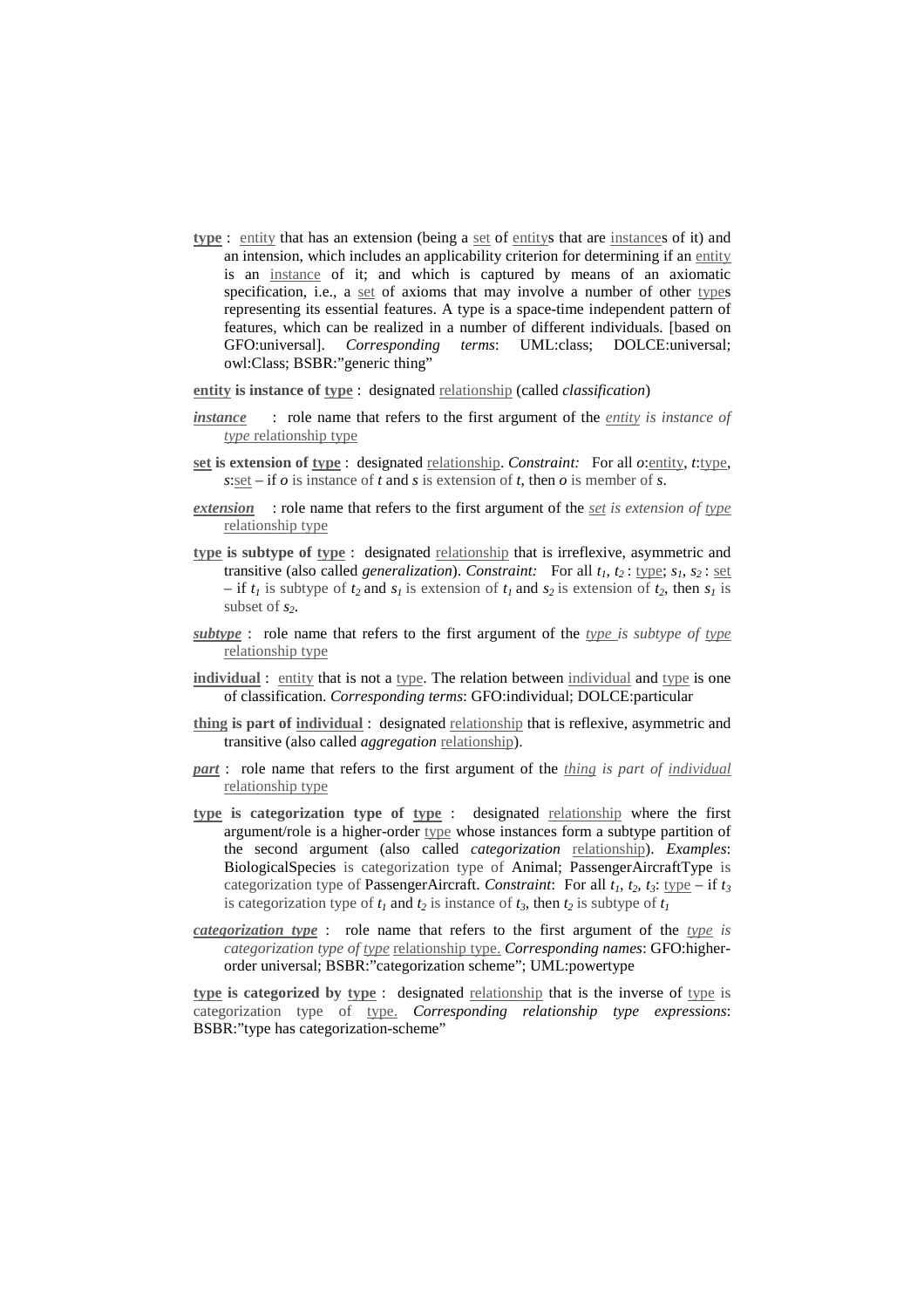

**Figure 1:** The upper part of UFO 0.1 as a MOF/UML model.

### **2.2 Different Kinds of Types**

Based on (Wiggins, 2001; van Leeuwen, 1991; Gupta, 1980; Hirsch, 1982), we distinguish between several different kinds of types, as shown in Figure 2. These distinctions are elaborated in (Guizzardi et al, 2004a), in which we present a philosophically and psychologically well-founded theory of types for conceptual modeling. In (Guizzardi et al, 2004b), this theory is used to propose: (i) a profile for UML whose elements represent finer-grained distinctions between different kinds of types; (ii) a set of constraints defining the admissible relations between these elements. One should refer to (Guizzardi et al, 2004a-b) for: (a) an in depth discussion on the theory underlying these categories as well as the constraints on their relations; (b) a formal characterization of the profile; (c) the application of the profile to propose a ontological design pattern that addresses a recurrent problem in the practice of conceptual modeling.

In structured English, the different kinds of types are defined as follows.

**relationship type** : type whose instances are relationships

- **sortal type** : type that carries a criterion for determining the individuation, persistence and identity of its instances. An identity criterion supports the judgment whether two instances are the same. Every instance in a conceptual model must have an identity and, hence, must be an instance of **sortal type**.
- **base type** : sortal type that is rigid (all its instances are necessarily its instances) and that supplies an identity criterion for its instances [OntoClean:type]. *Examples*: Mountain; Person. *Corresponding terms*: BWW:"natural kind"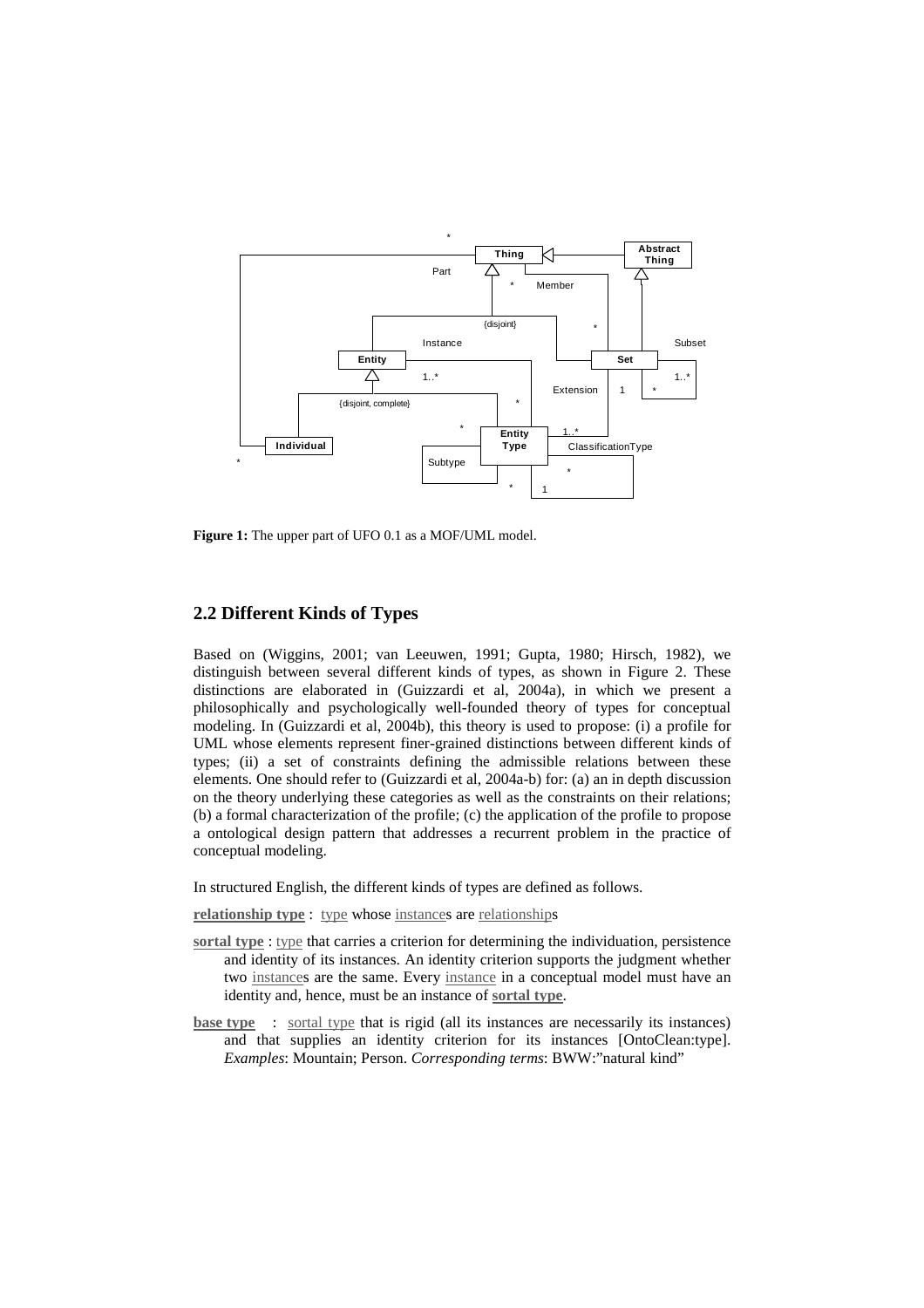- **phase type** : sortal type that is anti-rigid (its instances could also not be instances of it without loosing their identity) and that is an element of a subtype partition of a base type [OntoClean:"phased sortal"]. *Examples*: Town and Metropolis are phase subtypes of City; Baby, Teenager and Adult are phase subtypes of Person
- **role type** : sortal type that is anti-rigid and for which there is a relationship type such that it is the subtype of a base type formed by all instances participating in the relationship type [OntoClean:role]. *Examples*: DestinationCity as role subtype of City; Student as role subtype of Person

Role and phase types cannot supply an identity criterion for its instances. For this reason, roles and phases must be subsumed by a base type from which an identity criterion is inherited.

**mixin type** : type that is not a sortal type and can be partitioned into disjoint subtypes which are sortal types (typically role types) with different identity criteria. Since a mixin is a non-sortal it cannot have direct instances [OntoClean:non-sortal]. *Examples*: Object; Part; Customer; Product





The theory of types which is part of UFO-A provides a foundation for a number of modeling primitives that, albeit often used, are commonly defined in an ad hoc manner in the practice of conceptual modeling (e.g. kind, phase or state, role, mixin). In particular, this theory can be considered as an elaboration in the way types are accounted for in the BWW approach. In one of the BWW papers (Evermann & Wand, 2001), it is proposed that a UML class should be used to represent a BWW-natural kind (it should be equivalent to functional schema of a BWW-natural kind). As discussed in (Guizzardi et al, 2004a), a natural kind is in the same ontological footing as what is named here a Base type, i.e. it is a rigid type that provides an identity criterion for its instances. It is been demonstrated in several works in the literature (Welty & Guarino, 2001; Gupta, 1980; Wiggins, 2001; van Leeuwen, 1991; Guizzardi et al, 2004a-b) that this kind of type construct constitutes only one of the sorts which are necessary to represent the phenomena available in cognition and language. In other words, a conceptual modeling construct representing a base type is only one of a set of modeling constructs which should be available to the conceptual modeler.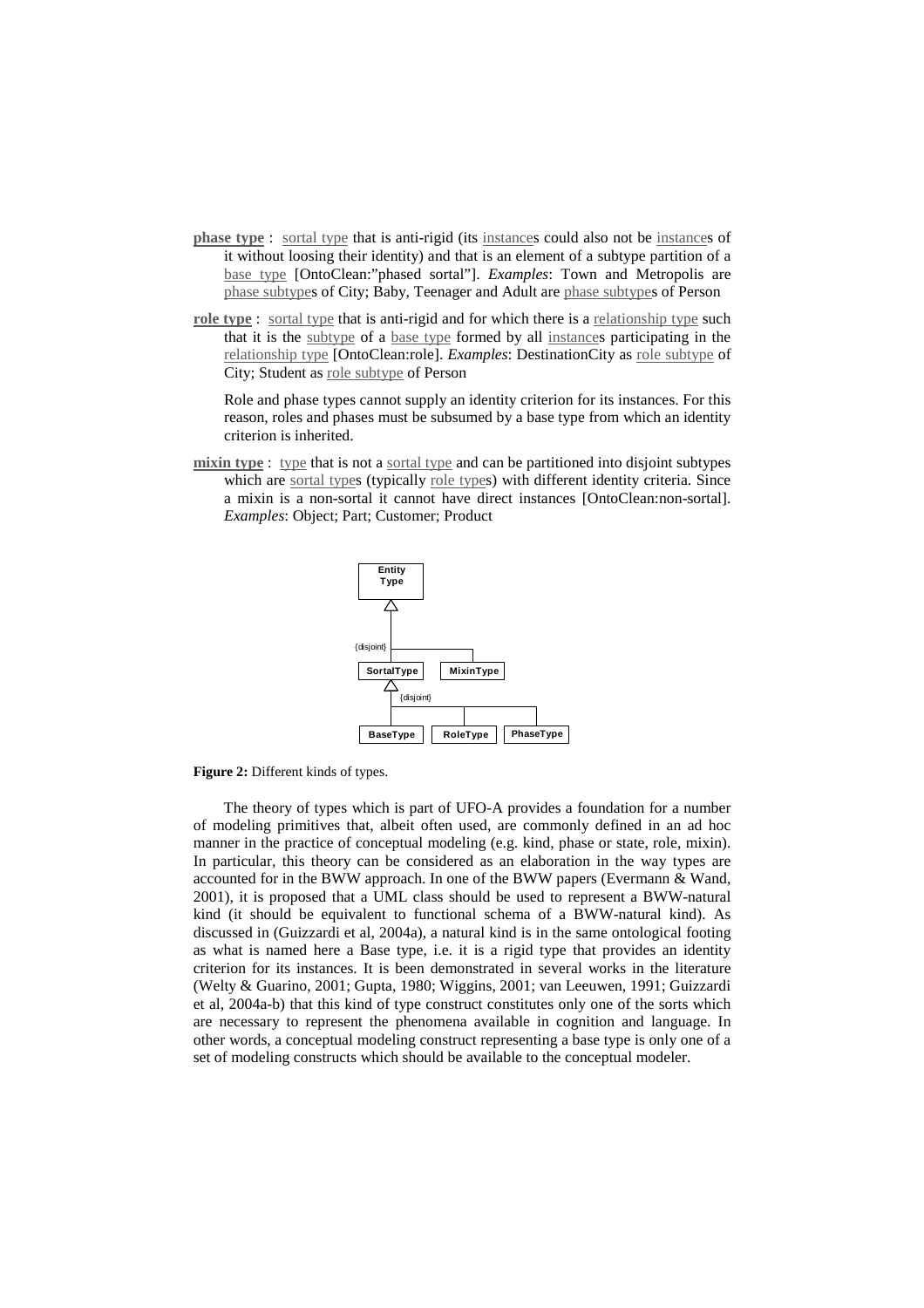### **2.3 Different Kinds of Individuals**

We distinguish between a number of different kinds of individuals, as shown in Figure 3.



**Figure 3:** Different kinds of individuals.

In structured English, these different kinds of individuals are explained as follows.

- **endurant** : individual that is wholly present whenever it is present, i.e. it does not have temporal parts. An endurant is something which persists in time while keeping its identity. Examples are a house, a person, the moon, a hole, the redness of an apple and an amount of sand. [DOLCE]. *Corresponding terms*: GFO:3D-individual
- **perdurant** : individual that is composed of temporal parts; whenever a perdurant is present, it is not the case that all its temporal parts are present. The distinction between endurants and perdurants can be understood in terms of the intuitive distinction between "objects"(things, entities) and "processes"(events) in ordinary parlance. Examples of perdurants are a race, a conversation, the Second World War and a business process [DOLCE]
- **substance individual** : endurant that consists of matter (i.e., is `tangible' or concrete), possesses spatio-temporal properties and can exist by itself; that is, it does not existentially depend on other endurants, except possibly on some of its parts) [based on GFO:substance]. *Corresponding terms*: BWW:thing
- **moment individual** : endurant that cannot exist by itself; that is, it depends on other endurants, which are not among its parts [based on GFO:moment]
- **endurant bears moment individual** : designated relationship [based on GFO:"substance bears moment"]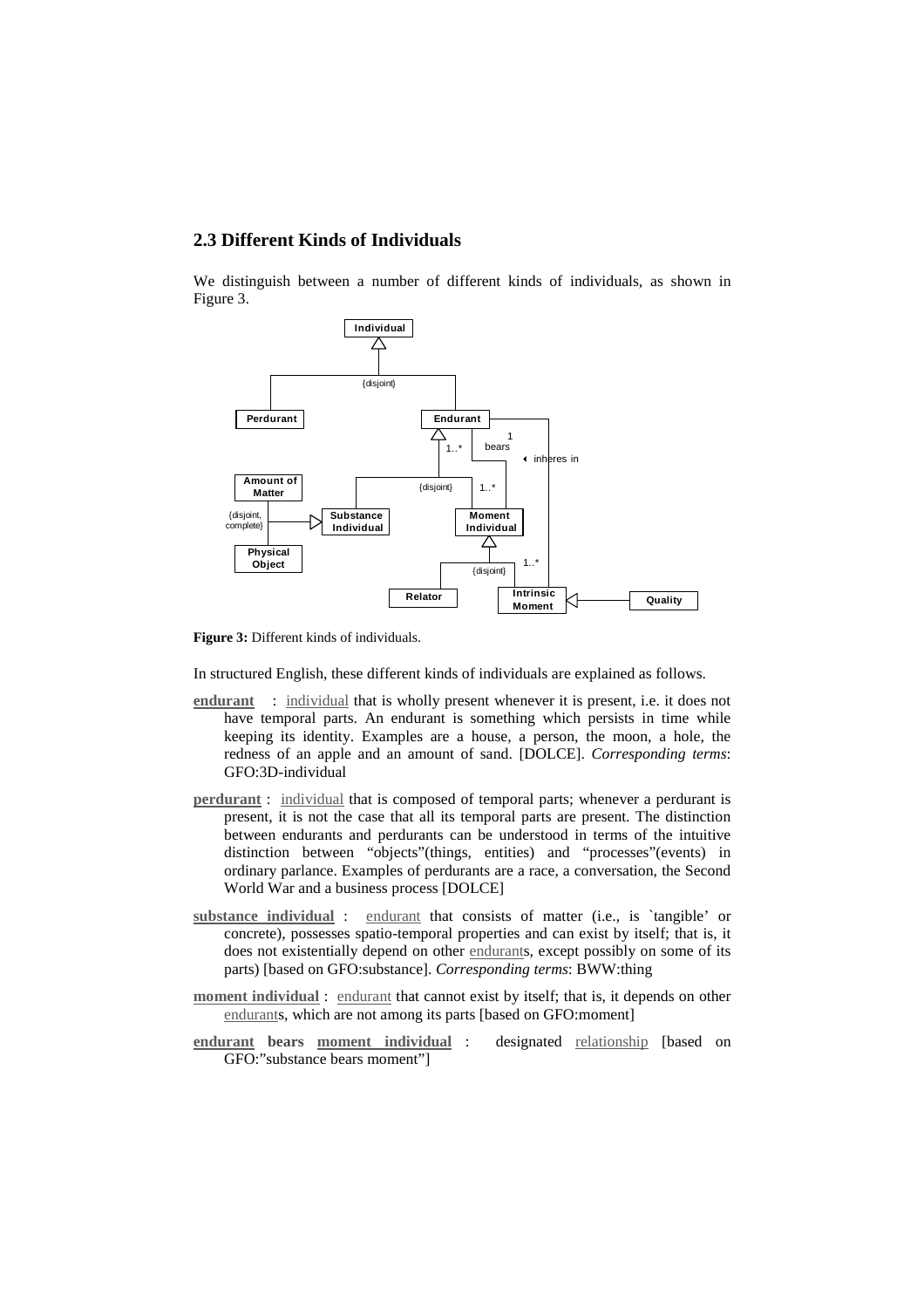- **physical object** : substance individual that satisfies a condition of unity and for which certain parts can change without affecting its identity
- **amount** of matter : substance individual that does not satisfy a condition of unity; typically referred to by means of mass nouns. Amounts of matter are, in general, mereologically invariant, i.e., they cannot change any of their parts without changing their identity [DOLCE]. *Examples*: water; gold; wood; milk; sand
- **intrinsic moment** : moment individual that is existentially dependent on one single individual
- **intrinsic moment inheres in endurant** : designated relationship [GFO]
- **quality** : intrinsic moment that inheres in exactly one endurant and can be mapped to a value (quale) in a quality dimension (Gärdenfors, 2000). *Corresponding terms*: GFO:quality; DOLCE:quality; BWW:"intrinsic property". *Examples*: the color (height, weight) of a physical object; an electric charge. *Constraint*: For all *e1*, *e<sup>2</sup>* : endurant;  $q$ :quality — if  $q$  inheres in  $e_1$  and  $q$  inheres in  $e_2$ , then  $e_1$  is equal to  $e_2$ .
- **relational moment**: moment individual that is existentially dependent on more than one individual. Relational moments provide a foundation for the construction of material relationships between individuals (Guizzardi, Herre & Wagner, 2002b). The category of relational moments in UFO is based on the concept of a [GFO:Relator]. The notion of relators is supported in several works in the philosophical literature (Smith & Mulligan, 1986; Smith & Mulligan, 1986) and, the position advocated here is that, it plays an important role in: (i) distinguishing material relations such as *'being married to'* and *'studies at'* from their formal counterparts (e.g. 5 *is greater than* 3, this day is *part-of* this month); (ii) answering questions of the sort: what does it mean say that John is married to Mary? Why is it true to say that Bill works for Company X but not for Company Y? *Corresponding terms*: BWW:"mutual property". *Examples*: a particular employment (Susan is employed by IBM); a particular flight connection (LH403 flies from Berlin to Munich); a kiss; a handshake.

## **2.4 Some Applications of UFO-A 0.1 to Business Modeling Problems**

#### **2.4.1 Modeling Customers**

Most business information systems include a 'business object class' Customer for representing the customers of the business. In figure 4-a, the role type *Customer* is defined as a supertype of *Person* and *Corporation*. This model is deemed ontologically incorrect for two reasons: first, not all persons are customers, i.e. it is not the case that the extension of *Person* is necessarily included in the extension of *Customer*. Moreover, an instance of *Person* is not necessarily (in the modal sense) a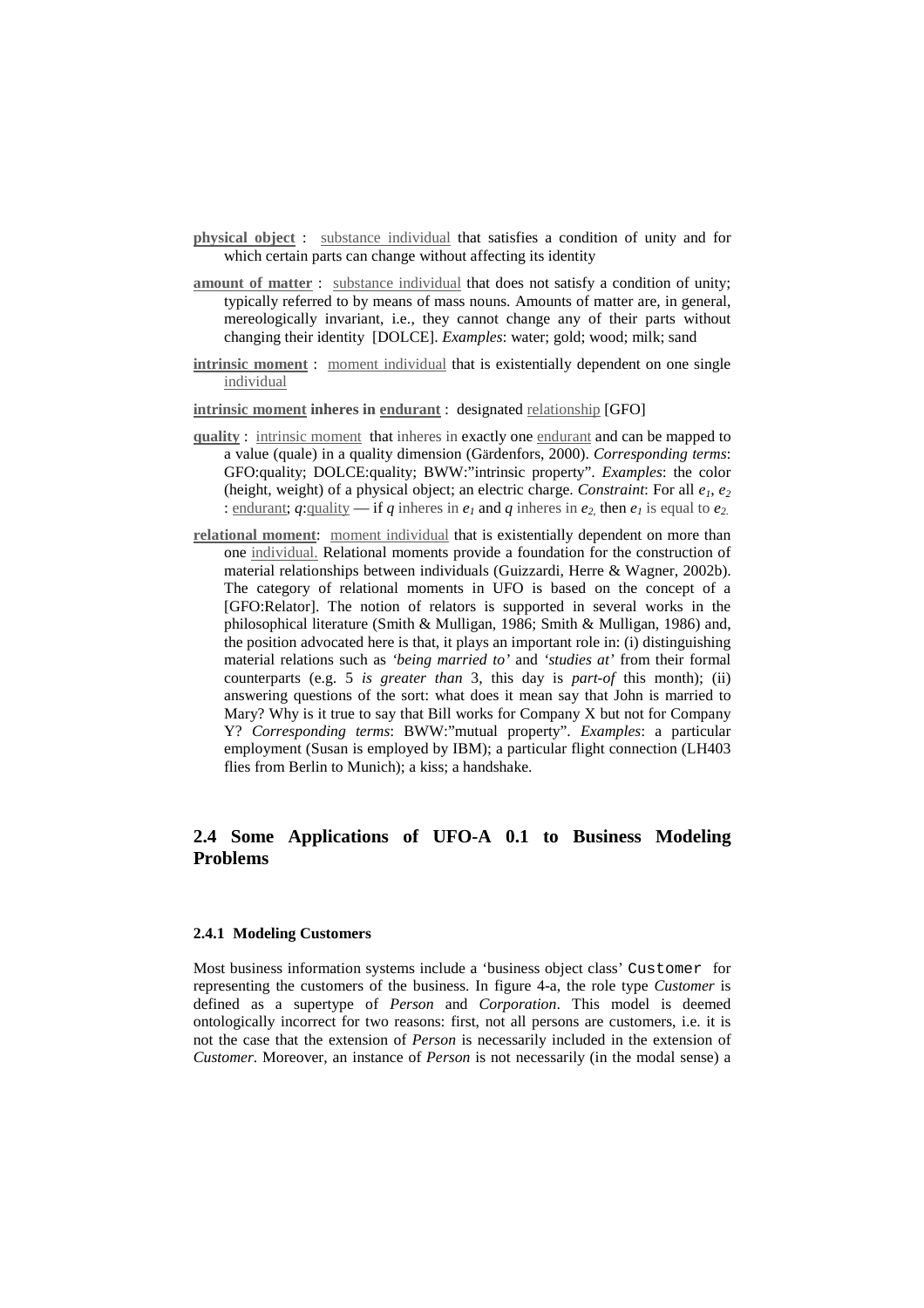*Customer*. Both arguments are also valid for *Organization*. In a series of papers (e.g., Steimann, 2000), Steimann discusses the difficulties in specifying supertypes for Roles that can be filled by instances of disjoint types<sup>1</sup>. As a conclusion, he claims that the solution to this problem lies in separating the hierarchies of role type and base type (named natural type in the article) - a solution which strongly impacts the metamodel of all major conceptual modeling language. By using the theory of types underlying UFO-A we can show that this claim is not warranted and we are able to propose a *design pattern* that can be used as an ontologically correct solution to this recurrent problem (Guizzardi et al, 2004b).



**Figure 4-a (left):** An ontologically incorrect model of roles; **Figure 5-b:** An ontologically correct version of (Fig.4-a) according to UFO 0.1.

In this example, Customer has in its extension individuals that that obey different identity criteria, i.e., it is not the case that there is a single identity criteria which applies both for Persons and Corporations. Customer is hence a mixin type (a nonsortal) and, by definition, cannot supply an identity criterion for its instances. Since every instance in the model must have an identity, thus, every instance of Customer must be an instance of one of its subtypes (forming a partition) that carries an identity criterion. For example, we can define the sortals PrivateCustomer and CorporateCustomer as subtypes of Customer (fig.4-b). These sortals, in turn, carry the (incompatible) identity criteria supplied by the base types Person and Corporation, respectively.

#### **2.4.2 Product Modeling**

In many business information systems, both individual products and product types have to be represented. In a prototypical case, the product individual type, whose instances are identified with the help of serial numbers, is categorized by the corresponding product model type, which is a  $2<sup>nd</sup>$  order categorization type, whose instances are subtypes of the product individual type. Figure 6 shows this situation for

<sup>1</sup> This problem is also mentioned in (van Belle, 1999): *"how would one model the customer entity conceptually? The Customer as a supertype of Organisation and Person? The Customer as a subtype of Organisation and Person? The Customer as a relationship between or Organisation and (Organization or Person)?."*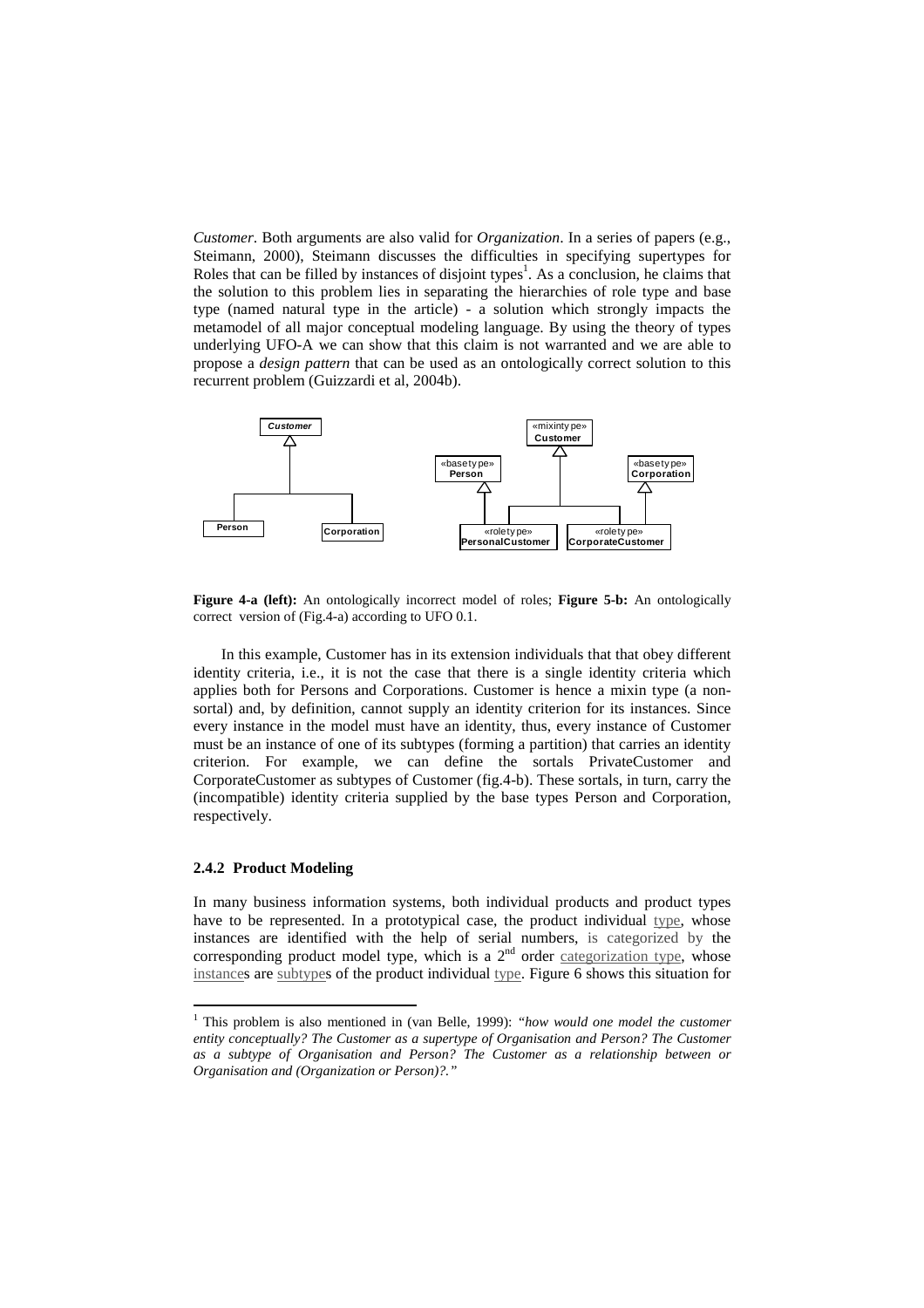the case of cars and car models. In a proposal for ontological foundations of the REA model (Geert & McCarthy, 2000), the authors argue about the importance of the type/categorization type distinction accounted here: *"Economic Resources like (especially) inventory have an instance/type definition problem that must be solved in the REA ontology (or in any information system)… cars in an automobile dealership would be modeled with instances (a car with a given engine#) …with classes of cars (1975 Corvette) as type-images."*



**Figure 6:** UML Product modeling with UFO-based stereotypes.

### **3 UFO-B 0.1 – Perdurants**

A complete treatment of an ontology of perdurants requires a detailed discussion on an ontology of temporal entities (chornoids) (Degen, Heller, Herre & Smith, 2001). In this section, instead, we focus our attention to some basic categories of UFO-B 0.1 that will be used in section 4 in order to characterize some intentional entities and in section 5 to review some enterprise modelling approaches. In the sequel we (informally) discuss the following basic kinds of perdurants shown in Figure 6: (atomic and complex) events and states.

- **state** : perdurant that is homeomeric (each of its temporal parts belongs to the same state type as the whole) [based on DOLCE]
- **event** : perdurant that is related to exactly two states (its pre-state and its post-state). An event is related to the states before and after it has happened.
- **atomic event** : event that happens instantaneously, i.e. an event without duration. [based on BWW:event and GFO:change]
- **complex event** : event that is composed of two or more events. Examples: a football game, a conversation, a race, a birthday party, a business process.
- **state is pre-state of event** : designated relationship
- **state is post-state of event** : designated relationship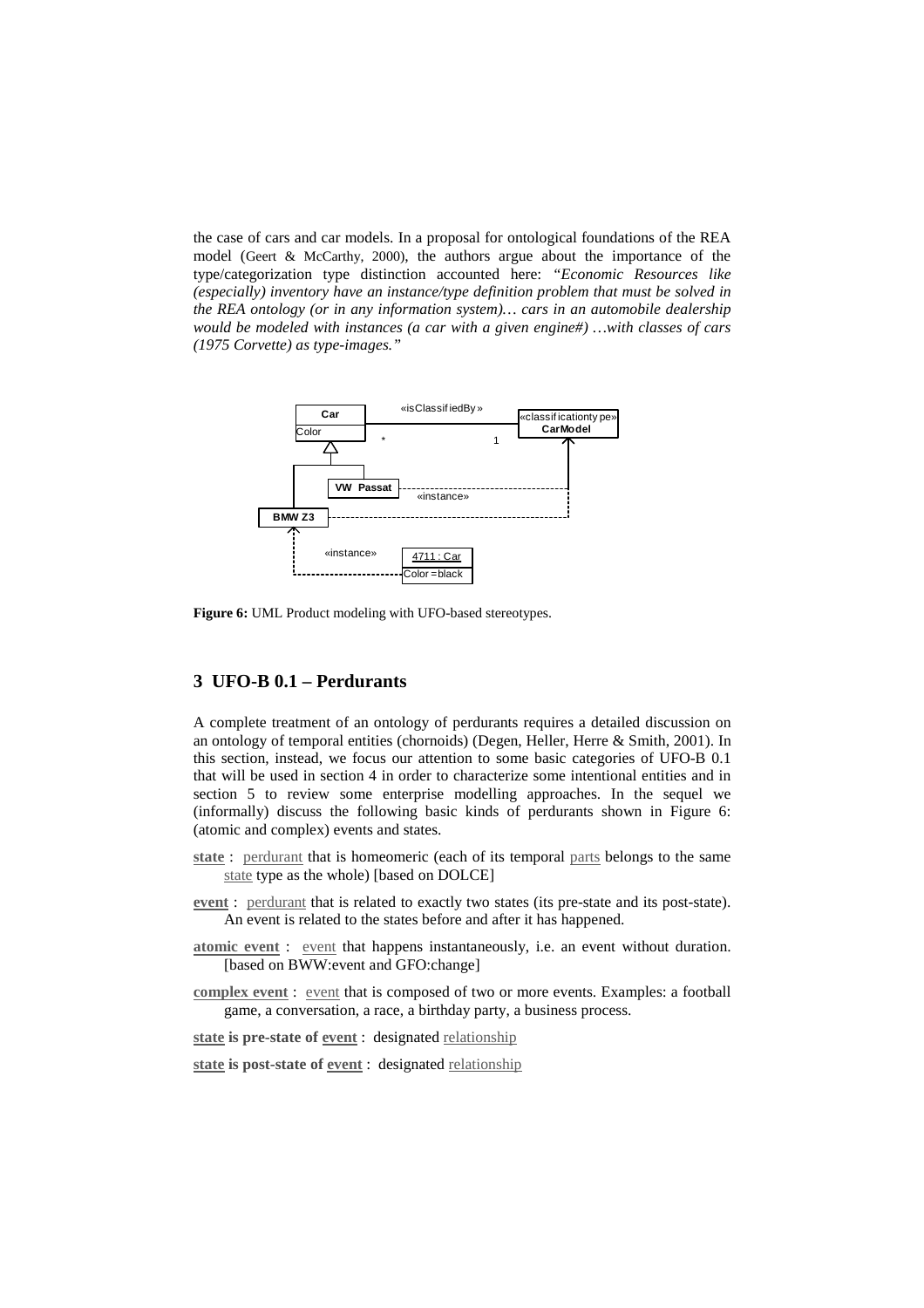

**Figure 7:** The perdurant categories of UFO-B 0.1

### **4 UFO-C 0.1 – Intentional, Social and Linguistic things**

The 'objective' perdurant categories *(atomic and complex) event* and *state* defined in UFO-B are essential concepts for process modeling, but they are not sufficient for *business process* modeling, where intentional and social concepts such as *action*, *activity*, and *communication* are needed. The following account of intentional and social things is at an early stage of development and therefore rather incomplete. Nevertheless, we think that it gives an impression of the range of ontological categories that is needed to explain business process modeling.

**physical agent** : physical object that creates action events affecting other physical objects, that perceives events, possibly created by other physical agents, and to which we can ascribe a mental state. *Examples*: a dog; a human; a robot

**action event** : event that is created through the action of a physical agent

**non-action event** : event that is not created through an action of a physical agent

**physical agent creates action event**: designated relationship

**physical agent perceives event**: designated relationship

- **non-agentive object** : physical object that is not a physical agent. *Examples*: a chair; a mountain
- **mental moment** : intrinsic moment that is existentially dependent on a particular agent, being an inseparable part of its mental state. *Examples*: a thought; a perception; a belief; a desire; an individual goal. *Constraint*: For all *mm* : mental moment; *e*: endurant — if *mm* inheres in *e* then *e* is physical agent.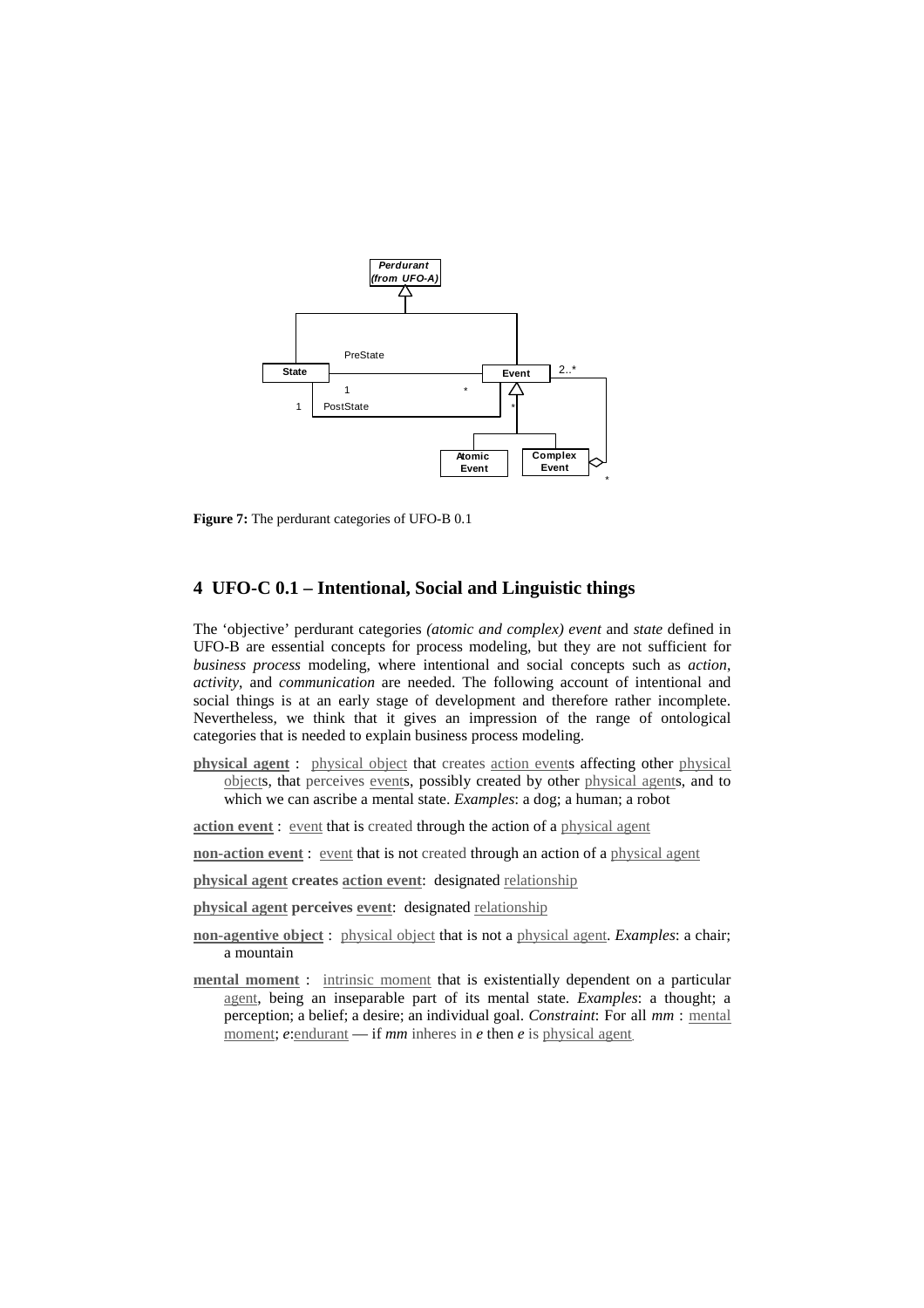- **communicating physical agent** : physical agent that communicates with other communicating physical agents. *Examples*: a dog; a human; a communicationenabled robot
- **institutional agent** : institutional fact (Searle, 1995) that is an aggregate consisting of communicating agents (its *internal agents*), which share a collective mental state, and that acts, perceives and communicates through them. *Examples*: a business unit; a voluntary association

**agent** : endurant that is either a physical agent or an institutional agent

**communicating agent** : agent that communicates with other communicating agents

**social moment** : relational individual that is existentially dependent on more than one communicating agent. *Examples*: a commitment; a joint intention

# **5 Using UFO to Evaluate Business Modeling Methods**

In the following subsections we briefly present some preliminary results in order to exemplify how UFO can be used to evaluate some business modeling methods.

#### **5.1 Enterprise Ontology**

The *Enterprise Ontology*, which was developed in a project led by the AI Applications Institute at the University of Edinburgh (see Uschold, King, Moralee  $\&$ Zorgios, 1998). Based on a simple upper-level ontology ('meta-ontology') consisting of the three modeling concepts *entity*, *relationship* and *actor*, it provides definitions for nearly 100 terms, both in natural language and in the formalism of *Ontolingua*.

For simplicity, the distinction between an *entity* (individual) and an *entity* type is avoided. An agent (called *actor)* is defined as a special entitiy that can play an actor role in certain relationships (such as in *performs Activity*, *has Capability*, etc.).

There is no independent concept of an event in the Enterprise Ontology: events are defined as 'a kind of activity'. Remarkably, the authors consider also events that take place as a result of natural necessity (such as 'water flowing down a hill') as activities of 'inanimate actors' (such as gravity).

The following points highlight some shortcomings of the Enterprise Ontology: (i) For conceptual modeling, it is essential to distinguish between individuals and types: (ii) It seems to be questionable to view natural forces that cause certain events to happen, such as gravity, as actors/agents; in UFO 0.1 agents have a mental state and are able to act (create action events), perceive and possibly to communicate; (iii) Events should not be subsumed under activities. Rather, they should be first-class citizens of the metamodel.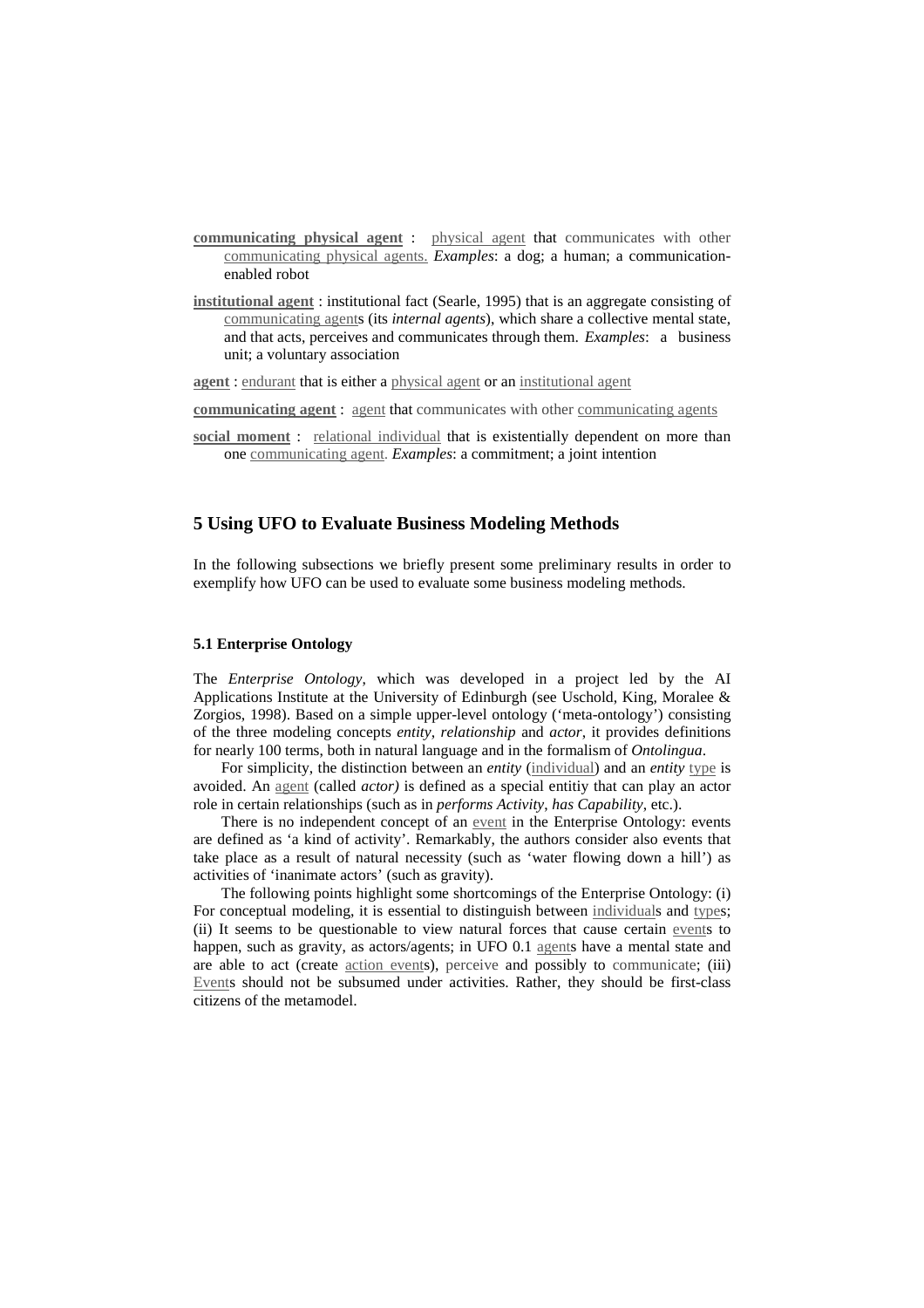#### **5.2 The Eriksson-Penker Business Extensions**

In (Eriksson and Penker, 1999), it is proposed an approach to business modeling with UML based on four primary concepts: *resources*, *processes*, *goals*, and *rules*. In this proposal, there is no specific treatment of agents. They are subsumed, together with 'material','products' (substantial individuals), and 'information' (non-physical endurant) under the concept of *resources*. This unfortunate subsumption of human agents under the traditional `resource' metaphor prevents a proper treatment of many agent-related concepts such as commitments, authorization, and communication/interaction.

#### **5.3 The REA (Resource-Event-Agent) Model**

The REA framework, whose ontological foundations are defined in (Geert & McCarthy, 2000), is based on a fundamental notion of an economic exchange. An economic exchange comprises a pair of economic events: an inflow and an outflow event. Economic agents participate in economic events and resources are affected (e.g. produced, used, acquired) by these events. In UFO, an economic event is a type of complex action and resource is a type of substantial individual (resources can be both physical objects and amounts of matter). The notion of an economic agent cannot be directly related to the notion of agent defined in UFO-C. In UFO, agent is a rigid concept that denotes an entity to which we can ascribe a mental state, independently whether the entity participates in some <u>action</u>. In REA, conversely, an entity is an (economic) agent by virtue of its participation in an economic event. Hence, in REA, agent is an anti-rigid concept akin the notion of role individual discussed here.

Despite of considering both individual and types, the authors do not elaborate on the different sorts of types which are necessary for conceptual enterprise modeling (see section 2.4.1).

An example of lack of ontological clarity is found when the authors mix the notions of event and commitments. For instance, figure 5, commitment and economic event are collapsed in one single type-image. Additionally, the relationships *partner* and *reserves* (defined to hold between agent/commitment and resource/commitment, respectively) are considered as subtypes of *participation* and *stock-flow* (defined between agent/economic event and resource/economic event). In our framework, whilst an economic event is a type of complex action, a commitment is a type of relational moment. Examples of other types of social moments (a subtype of relational moment) defined in REA include *accountability*, *responsibility*, *assignment*, and *custody*.

Despite recognizing the importance of part-whole relations in the enterprise domain (for example to model the relation between a resource and its parts), the treatment offered is insufficient. The authors only briefly mention a relation of composition that, together with other relations such as *substitutes* (meaning that a resource can substitute another), is subsumed under the relation of *linkage* between resources. No axiomatization for composition is provided. In a companion paper (Guizzardi, Herre & Wagner, 2002b), we provide a formal characterization for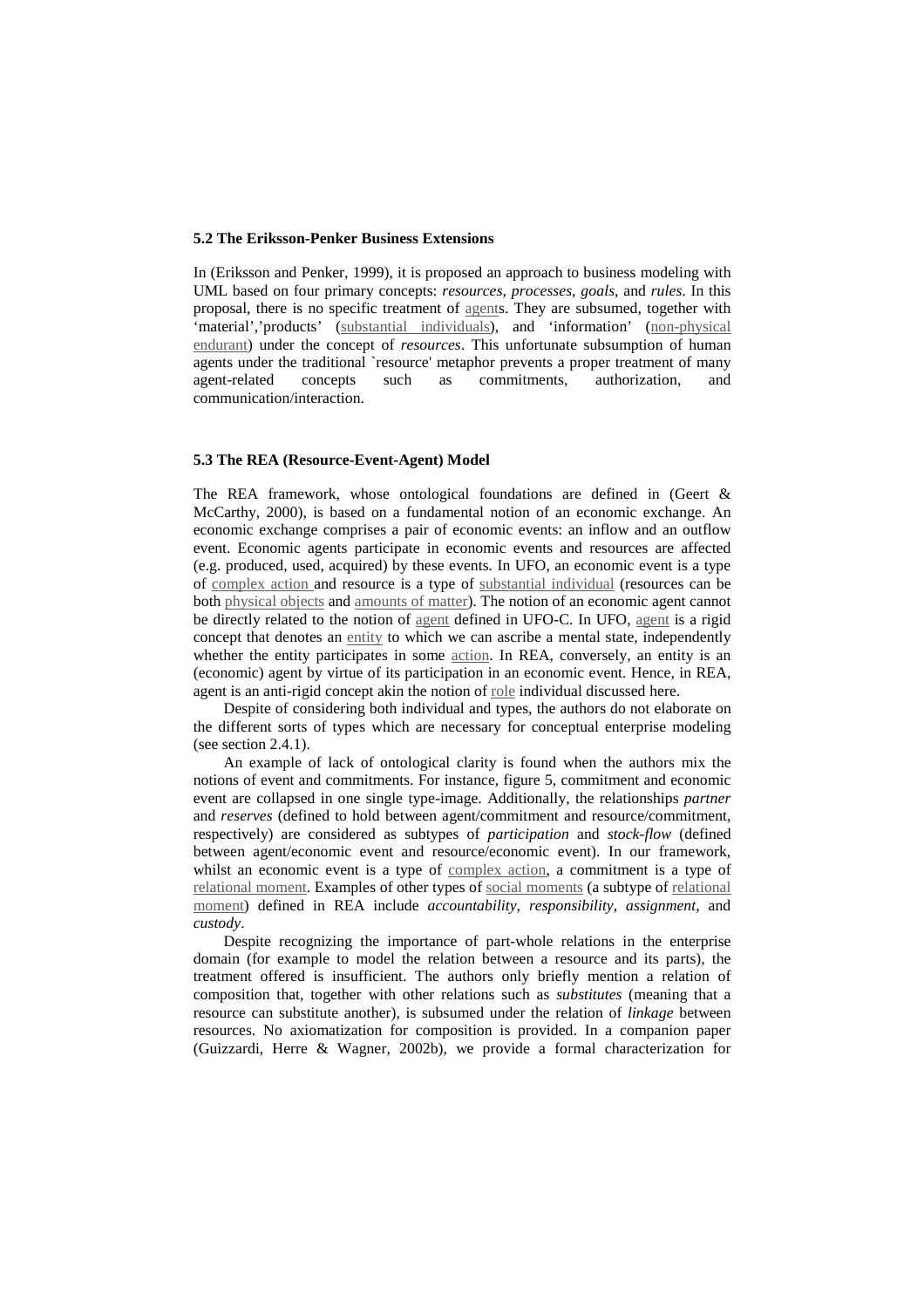parthood and discuss different types of this relation which are important for conceptual modeling.

### **6 Conclusions**

The unified foundational ontology UFO 0.1 presented in this paper should be viewed as an attempt to assemble a foundational ontology for conceptual modeling on the basis of other, already well-established and philosophically justified foundational ontologies. We have stratified UFO into three ontological layers in order to distinguish its core, UFO-A, from the perdurant extension layer UFO-B and from the agent extension layer UFO-C. Although there is not much consensus yet in the literature regarding the ontology of agents, such an ontology is needed for building the foundation of conceptual business process modeling. UFO-C 0.1 is a first attempt to construct these foundations. We hope that we can validate and further improve it by investigating its applicability to business modeling problems.

### **References**

- 1. Bunge, M. (1977). Treatise on Basic Philosophy. Vol. 3. Ontology I. The Furniture of the World. D. Reidel Publishing, New York.
- 2. Bunge, M. (1979). Treatise on Basic Philosophy. Vol. 4. Ontology II. A World of Systems. D. Reidel Publishing, New York.
- 3. Chapin et al (2004). Business Semantics of Business Rules (BSBR). Initial Submission to OMG BEI RFP br/2003-06-03, 12 January 2004. Available from http://www.omg.org/cgi-bin/doc?bei/04-01-04.
- 4. Degen, W., Heller, B., Herre, H. & Smith, B. (2001). GOL: Towards an axiomatized upper level ontology. In Smith, B. & Guarino, N. (eds.), Proceedings of FOIS'01, Ogunquit, Maine, USA, October 2001. ACM Press.
- 5. Eriksson, H.E. and Penker, M. (1999): Business Modeling with UML: Business Patterns at Work, John Wiley & Sons.
- 6. Evermann, J. & Wand Y. (2001). Towards ontologically based semantics for UML constructs. In Kunii, H.S., Jajodia, S. & Solvberg, A. (eds.), Proceedings of ER 2001, pages 354–367, Springer-Verlag.
- 7. Gangemi, A., Guarino N., Masolo C., Oltramari, A. & Schneider L. (2002). Sweetening Ontologies with DOLCE. Proceedings of EKAW 2002, Siguenza, Spain.
- 8. Gärdenfors, P. Conceptual Spaces (2000): the Geometry of Thought. MIT Press, USA.
- 9. Geert, G. & McCarthy, W.E. (2000): The Ontological Foundation of REA Enterprise Information Systems, online: http://www.msu.edu/user/mccarth4/rea-ontology/
- 10. Green, P.F. & Rosemann, M. (2000). Integrated Process Modelling: An Ontological Evaluation. Information Systems 25 (2), 73-87.
- 11. Green, P.F. & Rosemann, M. (2002). Usefulness of the BWW Ontological Models as a "Core" Theory of Information Systems. In Proceedings Information Systems Foundations: Building the Theoretical Base, Canberra, 2002, 147-164.